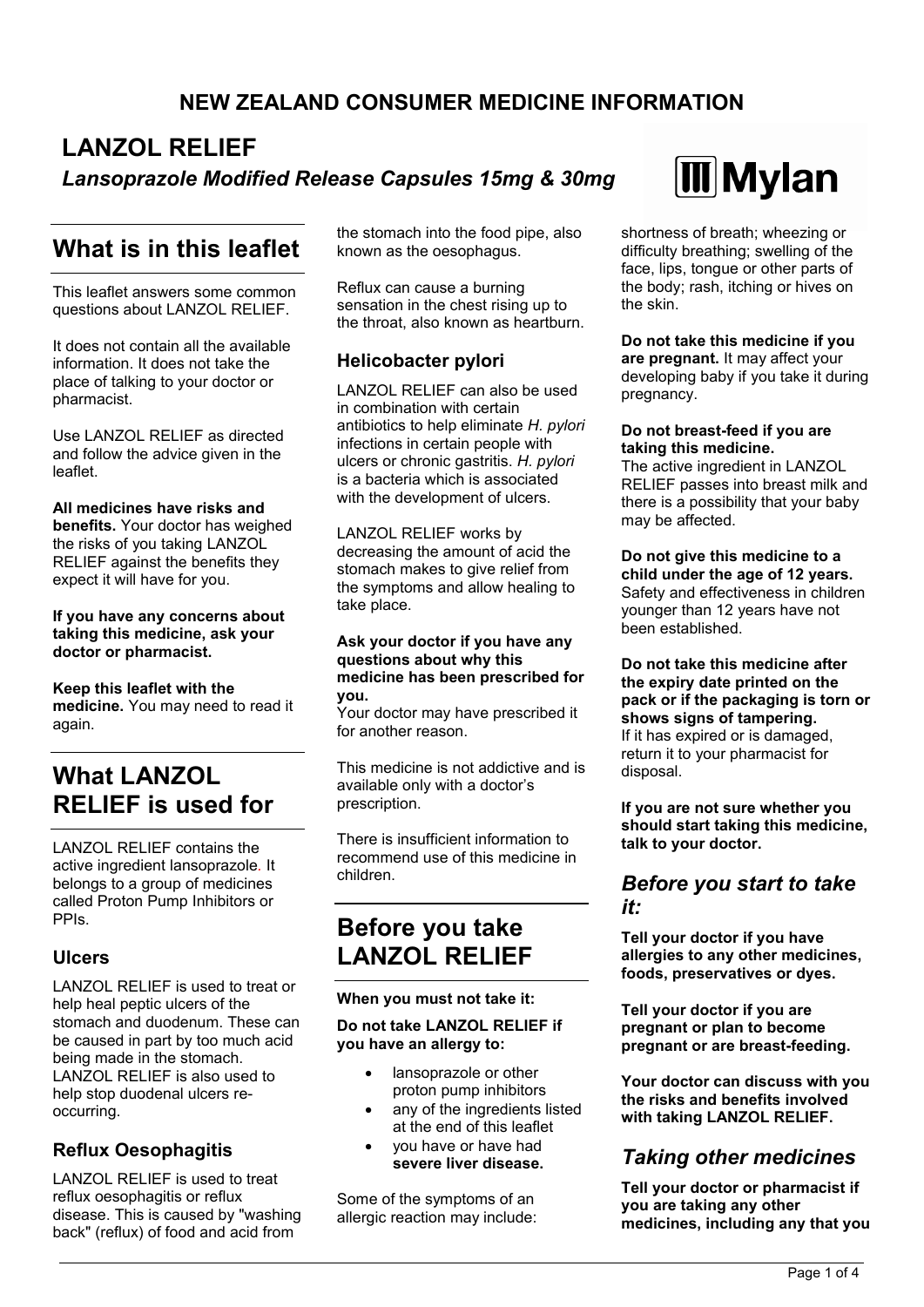#### **get without a prescription from your pharmacy, supermarket or health food shop.**

Some medicines and LANZOL RELIEF **may** interfere with each other. These include:

- theophylline, used to treat asthma
- carbamazepine a medicine used to treat epilepsy
- warfarin a medicine used to thin the blood and prevent blood clots
- phenytoin used to treat seizures or heart rhythm disorders
- ketoconazole and some antibiotics which are used to treat infections
- iron medicines for anaemia which is low iron levels in the blood
- digoxin a heart medicine
- methotrexate, a medicine used to treat arthritis or cancer
- sucralfate, another type of gastrointestinal medication. Lansoprazole should be taken at least 30 minutes before taking sucralfate if both these medicines are being taken.

These medicines may or may not be affected by LANZOL RELIEF or may affect how well it works. You may need different amounts of your medicines, or you may need to take different medicines.

Your doctor and pharmacist have more information on medicines to be careful with or avoid while taking this medicine.

# **How to take LANZOL RELIEF**

### **Follow all directions given to you by your doctor or pharmacist carefully.**

They may differ from the information contained in this leaflet.

**If you do not understand the instructions on the box label ask your doctor or pharmacist for help.**

## *How much to take*

### *Reflux oesophagitis:*

Dose: 30 mg lansoprazole once daily for 4 weeks. If you are not fully healed within this time your doctor will prescribe a second 4-week course of LANZOL RELIEF. To prevent relapse, your doctor may suggest a maintenance dose of 15 or 30 mg daily. Your doctor will tell you the duration of treatment. Do not interrupt or stop your treatment.

### *Duodenal ulcer:*

Dose: 30 mg of lansoprazole once daily for 4 weeks. To prevent relapse, your doctor may suggest a maintenance dose of 15 mg once daily. Your doctor will tell you the duration of treatment. Do not interrupt or stop your treatment.

### *Gastric ulcer:*

Dose: 30 mg of lansoprazole once daily for 8 weeks.

### *Eradication of* **H. pylori:**

Your doctor will try to eradicate the infection with one of the following combinations of treatment:

- 30 mg lansoprazole twice daily
- and two of the following antibiotics - amoxicillin 1 g twice daily, metronidazole 400 mg twice daily or clarithromycin 250 mg twice daily.

### *How to take it*

Swallow LANZOL RELIEF capsules whole with a full glass of water or other liquid.

### **Do not chew the capsules.**

### *When to take it*

Take your LANZOL RELIEF at about the same time every day. This will help you remember when to take the capsules.

Taking it at the same time each day will have the best effect. It will also help you remember when to take it.

**It is preferable to take this medicine on an empty stomach first thing in the morning.**

*How long to take it*

**Continue taking your medicine for as long as your doctor tells you.**

## *If you forget to take it*

Take it as soon as you remember, and then go back to taking it as you would normally. If it is almost time for your next dose, skip the dose you missed and take your next dose when you are meant to.

**Do not take a double dose to make up for the dose that you missed.** This may increase the chance of getting an unwanted side effect.

#### **If you are not sure what to do, ask your doctor or pharmacist.**

If you have trouble remembering to take your medicine, ask your pharmacist for some hints.

### *If you take too much (overdose)*

**Immediately telephone your doctor or the National Poisons Information Centre (0800 POISON or 0800 764 766) for advice, or go to Accident and Emergency at the nearest hospital, if you think that you or anyone else may have taken too much LANZOL RELIEF. Do this even if there are no signs of discomfort or poisoning.** You may need urgent medical attention.

# **While you are taking LANZOL RELIEF**

## *Things you must do*

Use LANZOL RELIEF exactly as your doctor has prescribed.

Tell your doctor if you become pregnant while taking LANZOL RELIEF. LANZOL RELIEF may affect your developing baby if you take it during pregnancy.

Also tell your doctor if you are breast-feeding or intend to breast feed. LANZOL RELIEF passes into breast milk and could affect your baby.

### **If you are prescribed any new medicine, remind your doctor**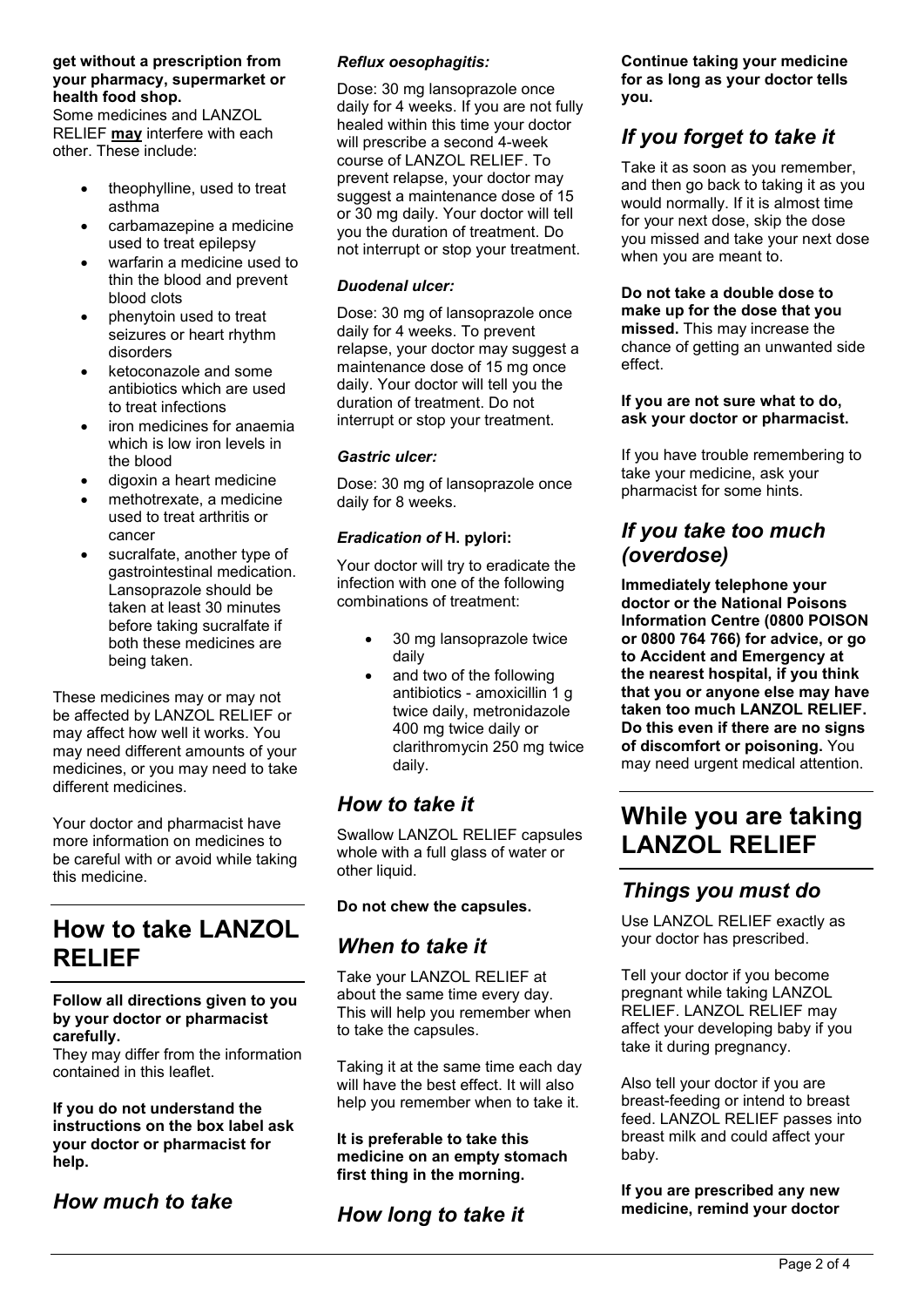#### **and pharmacist that you are taking LANZOL RELIEF.**

**Tell any other doctors, dentists, and pharmacists who treat you that you are taking this medicine.**

**If you are going to have surgery, tell the surgeon or anaesthetist that you are taking this medicine.** It may affect other medicines used during surgery.

**If you become pregnant while taking this medicine, tell your doctor immediately.**

**If you are about to have any blood tests, tell your doctor that you are taking this medicine.** It may interfere with the results of some tests.

**Keep all of your doctor's appointments so that your progress can be checked.**

## *Things you must not do*

**Do not take LANZOL RELIEF to treat any other complaints unless your doctor tells you to.**

**Do not give your medicine to anyone else, even if they have the same condition as you.**

**Do not stop taking your medicine or lower the dosage without checking with your doctor.** If you stop taking it suddenly, your condition may worsen or you may have unwanted side effects.

## *Things to be careful of*

LANZOL RELIEF may cause dizziness or light-headedness in some people, especially after the first dose. **Make sure that you know how you react to LANZOL RELIEF before you drive a car, operate machinery, or do anything else that could be dangerous if you are dizzy.**

**If you drink alcohol, dizziness or light-headedness may be worse.**

### **Things that may help your condition**

Some self help measures suggested below may help your condition. Talk to your doctor or

pharmacist about these measures and for more information.

- **Alcohol -** your doctor may advise you to limit your alcohol intake.
- **Aspirin and many other medications used to treat arthritis/ period pain/ headaches -** these medicines may irritate the stomach and may make your condition worse. Your doctor or pharmacist may suggest other medicines you can take.
- **Caffeine -** your doctor may advise you to limit the number of drinks which contain caffeine, such as coffee, tea, cocoa and cola drinks, because they contain ingredients that may irritate your stomach.
- **Eating habits -** eat smaller, more frequent meals. Eat slowly and chew your food carefully. Try not to rush at meal times.
- **Smoking -** your doctor may advise you to stop smoking or at least cut down.
- **Weight -** your doctor may suggest losing some weight to help your condition.

# **Side effects**

**Tell your doctor or pharmacist as soon as possible if you do not feel well while you are taking LANZOL RELIEF, even if you do not think that the problems are connected with the medicine or they are not listed in this leaflet.**

**Do not be alarmed by the following lists of side effects. You may not experience any of them.**

**Ask your doctor or pharmacist to answer any questions you may have.**

All medicines can have side effects. Sometimes they are serious, most of the time they are not. You may need medical treatment if you get some of the more serious side effects.

If you are on LANZOL RELIEF for more than three months it is possible that the levels of magnesium in your blood may fall. Low levels of magnesium can be seen as fatigue, involuntary muscle contractions (muscle spasms or muscle twitching), disorientation, convulsions, dizziness, increased heart rate. If you get any of these symptoms, please tell your doctor promptly. Low levels of magnesium can also lead to a reduction in potassium or calcium levels in the blood. Your doctor may decide to perform regular blood tests to monitor your levels of magnesium.

Taking a proton pump inhibitor medicine like LANZOL RELIEF, especially over a period of more than one year, may slightly increase your risk of fracture in the hip, wrist or spine. Tell your doctor if you have osteoporosis or if you are taking a corticosteroid medicine (which can increase the risk of osteoporosis).

#### **Tell your doctor if you have any of the following and they worry you:**

- headache
- diarrhoea or constipation
- stomach pain
- nausea
- indigestion
- vomiting
- dizziness
- flatulence (wind)
- skin rashes
- joint aches and pains
- upper respiratory infections (cough, cold, sore throat or sinus)
- urinary tract infections
- hives and itching
- hair thinning
- photosensitivity
- taste disturbances.

These side effects are usually mild and go away.

### **Tell your doctor as soon as possible if you notice any of the following:**

- depression
- swelling of hands, ankles or feet
- tingling or numbness of hands and feet